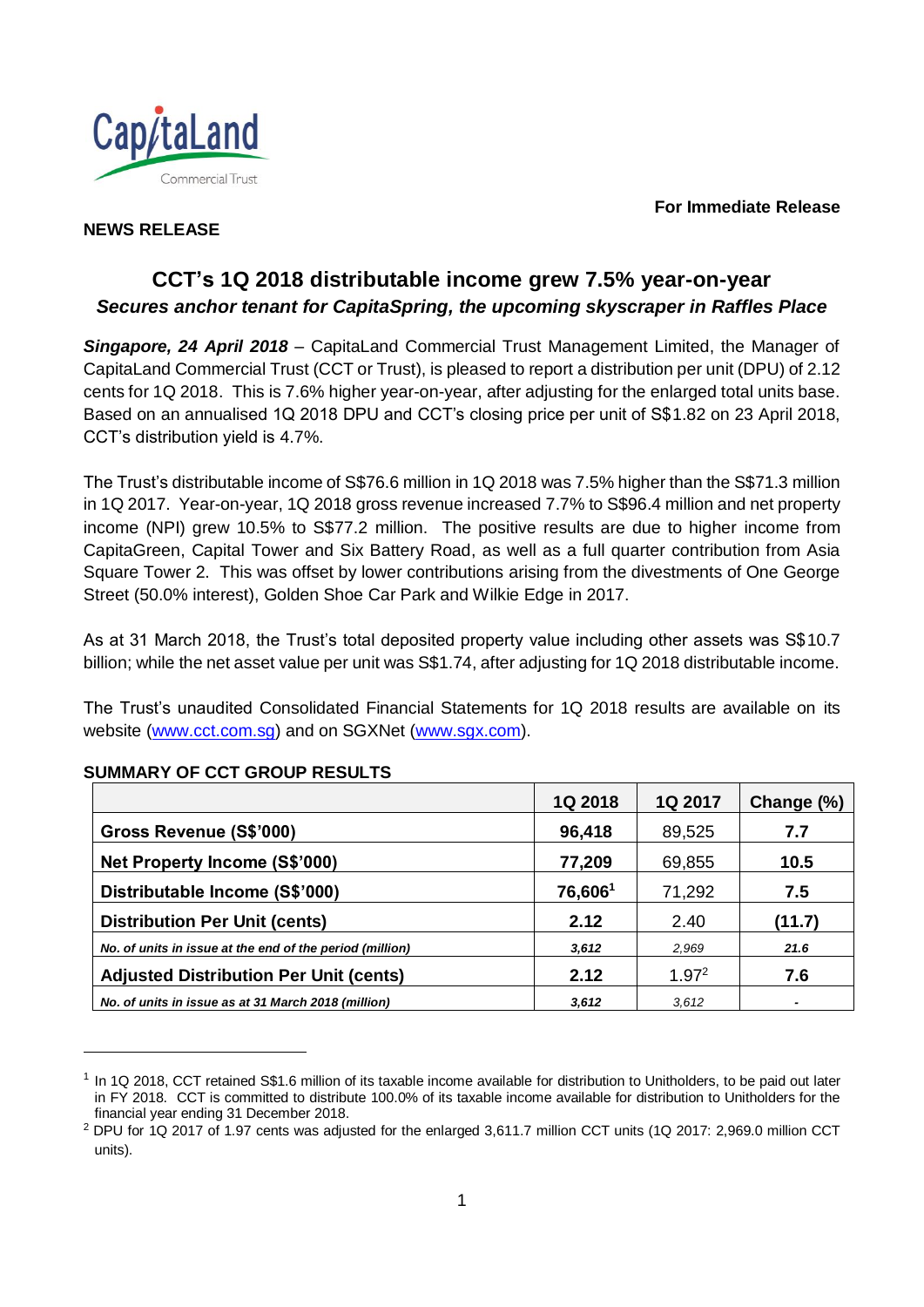Mr Kevin Chee, Chief Executive Officer of the Manager, said: "We are pleased to maintain a high portfolio committed occupancy rate of 97.3% in 1Q 2018. With a focus on achieving a balance between higher rentals and lower vacancy, we will also leverage the momentum of rising office market rents to manage our lease expiries in the upcoming years. CCT has built a portfolio of quality assets in Singapore and is currently the largest commercial landlord in Singapore's CBD by net lettable area. The timely acquisition of Asia Square Tower 2 has contributed significantly to CCT's strong performance this quarter and we will continue to market the remaining vacancy to deliver higher income. To continue delivering sustainable distribution growth, CCT will also look at core assets in select global gateway cities across developed markets, in addition to exploring opportunities in Singapore."

Mr Chee added: "We are delighted that our upcoming integrated development in Singapore's CBD – now known as "CapitaSpring" – has secured its first anchor tenant, J.P. Morgan, taking up close to a quarter of the development's net lettable area. The extension of our partnership with J.P. Morgan from Capital Tower to CapitaSpring reflects the development's strong appeal to progressive companies seeking a prestigious address with modern future-ready facilities. Scheduled for completion in 1H 2021, we aim to replicate the successful value creation achieved with CapitaGreen."

The Trust has a healthy balance sheet with an aggregate leverage of  $37.9\%$ <sup>3</sup>, well below the regulatory limit of 45.0%. The Manager has successfully refinanced borrowings due in 2018 and 2019, and extended the debt portfolio's average term to maturity<sup>4</sup> from 2.4 years to 3.9 years. The Trust's average cost of debt inched up slightly to 2.7% as at 31 March 2018. This is expected to increase in view of the higher weighted average interest cost committed for the aggregate S\$1.1 billion of borrowings secured to refinance the Asia Square Tower 2 borrowings.

CCT has also received confirmation from the Singapore authorities that it will take back Bugis Village on 1 April 2019. When Bugis Village is returned, CCT will receive compensation based on an amount of S\$6.6 million plus accrued interest compounded from 1989. Bugis Village accounted for about 2.2% of CCT's 1Q 2018 NPI.

In 1Q 2018, CCT signed approximately 96,000 sq ft of leases, of which 37% were new leases. Leasing was largely driven by relocation and expansion by existing tenants and demand for space came from companies in the Financial Services, Retail Products and Services as well as Business Consultancy, IT, Media and Telecommunications sectors. New and renewed tenants in 1Q 2018 include Allfunds Singapore Branch, CPC International Trading Pte. Ltd., Equis Services (Singapore) Pte. Ltd., Pinebridge Investments Singapore Limited and Rippledot Capital Advisers Pte. Ltd.. Most of the leases due in 2018 have been renewed or committed, with only 5% expiries remaining based on monthly gross rental income. Approximately 31% of office leases by monthly gross rental income is due in 2019 – one of which is the lease with The Hongkong and Shanghai Banking Corporation Limited for HSBC Building; parties are in advanced negotiations. CCT's monthly average office portfolio rent eased by 0.4% quarter-on-quarter to S\$9.70 per square foot in 1Q 2018.

l

<sup>&</sup>lt;sup>3</sup> The aggregate leverage of 37.9% takes into account CCT's proportionate share of its joint venture borrowings and deposited property value.

<sup>4</sup> Average term to maturity excludes joint ventures' borrowings.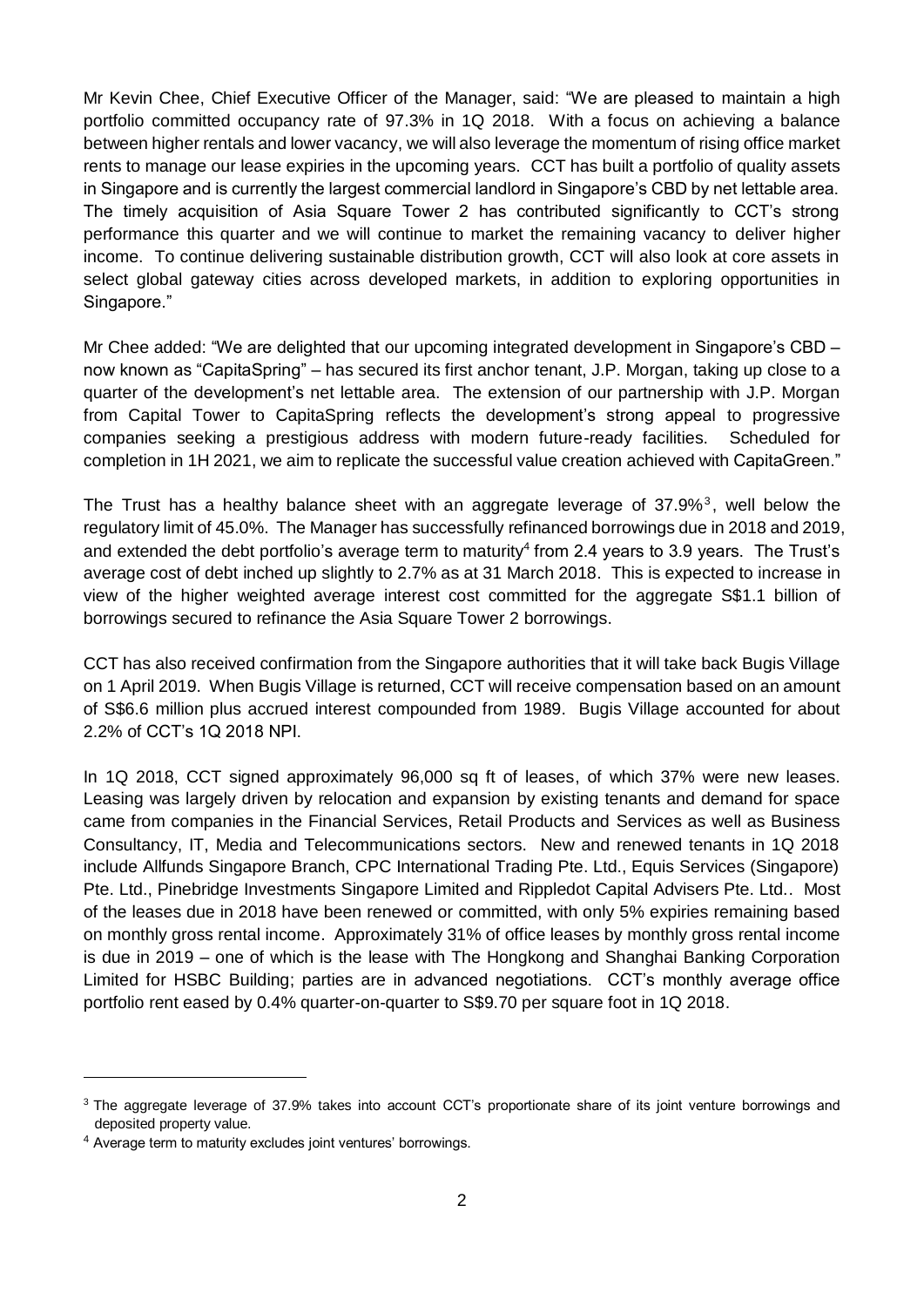### **Outlook**

Based on data from CBRE Pte. Ltd., Singapore's Core CBD office occupancy rate increased quarteron-quarter (q-o-q) by 0.3% to 94.1%. Grade A monthly office market rent was S\$9.70 per square foot in 1Q 2018, an increase of 3.2% q-o-q. With higher committed occupancies in the newly completed office buildings and limited new supply in the CBD from 2018 to 2020, market rents are expected to continue to grow steadily over the next few years. In relation to CCT, the potential rise in market rents will narrow the gap between committed and expiring rents for its leases due for renewal in 2018.

#### **About CapitaLand Commercial Trust** (www.cct.com.sg)

CapitaLand Commercial Trust is Singapore's first and largest commercial REIT with a market capitalisation of approximately S\$6.6 billion. CCT aims to own and invest in real estate and real estate-related assets which are income producing and predominantly used, for commercial purposes. The total value of CCT's deposited properties is approximately S\$10.7 billion as at 31 March 2018 comprising a portfolio of 10 prime commercial properties in Singapore. The properties in Singapore are Capital Tower, CapitaGreen, Asia Square Tower 2, Six Battery Road, Raffles City (60.0% interest through RCS Trust), One George Street (50% interest through OGS LLP), HSBC Building, Twenty Anson, Bugis Village and CapitaSpring (45% interest through Glory Office Trust and Glory SR Trust), an upcoming 51-storey integrated development in Raffles Place.

CCT has been a constituent of FTSE4Good Index Series (FTSE4Good), a series of benchmark and tradable indices derived from the globally recognised FTSE Global Equity Index Series. FTSE4Good is designed to track the performance of companies meeting international corporate responsibility standards and forms the basis for over 70 different funds and investment products. CCT is also a constituent of other widely recognized benchmark indices such as MSCI, the SGX Sustainability Index and FTSE Straits Times Index.

CCT is managed by an external manager, CapitaLand Commercial Trust Management Limited, which is an indirect wholly owned subsidiary of CapitaLand Limited, one of Asia's largest real estate companies headquartered and listed in Singapore.

\_\_\_\_\_\_\_\_\_\_\_\_\_\_\_\_\_\_\_\_\_\_\_\_\_\_\_\_\_\_\_\_\_\_\_\_\_\_\_\_\_\_\_\_\_\_\_\_\_\_\_\_\_\_\_\_\_\_\_\_\_\_\_\_\_\_\_\_\_\_\_\_\_\_\_\_

Issued by CapitaLand Commercial Trust Management Limited (Company registration no. 200309059W)

Analyst contact Ho Mei Peng CapitaLand Commercial Trust Management Head, Investor Relations & Community Engagement DID: (65) 6713 3668 Mobile: (65) 9668 8290 Email: ho.meipeng@capitaland.com

Media contact Chia Sher Ling **CapitaLand** Vice President, Group Communications DID: (65) 6713 3672 Mobile: (65) 8223 9991 Email: chia.sherling@capitaland.com

#### **Important Notice**

This release may contain forward-looking statements that involve assumptions, risks and uncertainties. Actual future performance, outcomes and results may differ materially from those expressed in forward-looking statements as a result of a number of risks, uncertainties and assumptions. Representative examples of these factors include (without limitation) general industry and economic conditions, interest rate trends, cost of capital and capital availability, competition from similar developments, shifts in expected levels of occupancy or property rental income, changes in operating expenses, including employee wages, benefits and training, governmental and public policy changes and the continued availability of financing in the amounts and the terms necessary to support future business. You are cautioned not to place undue reliance on these forward-looking statements, which are based on current view of management on future events.